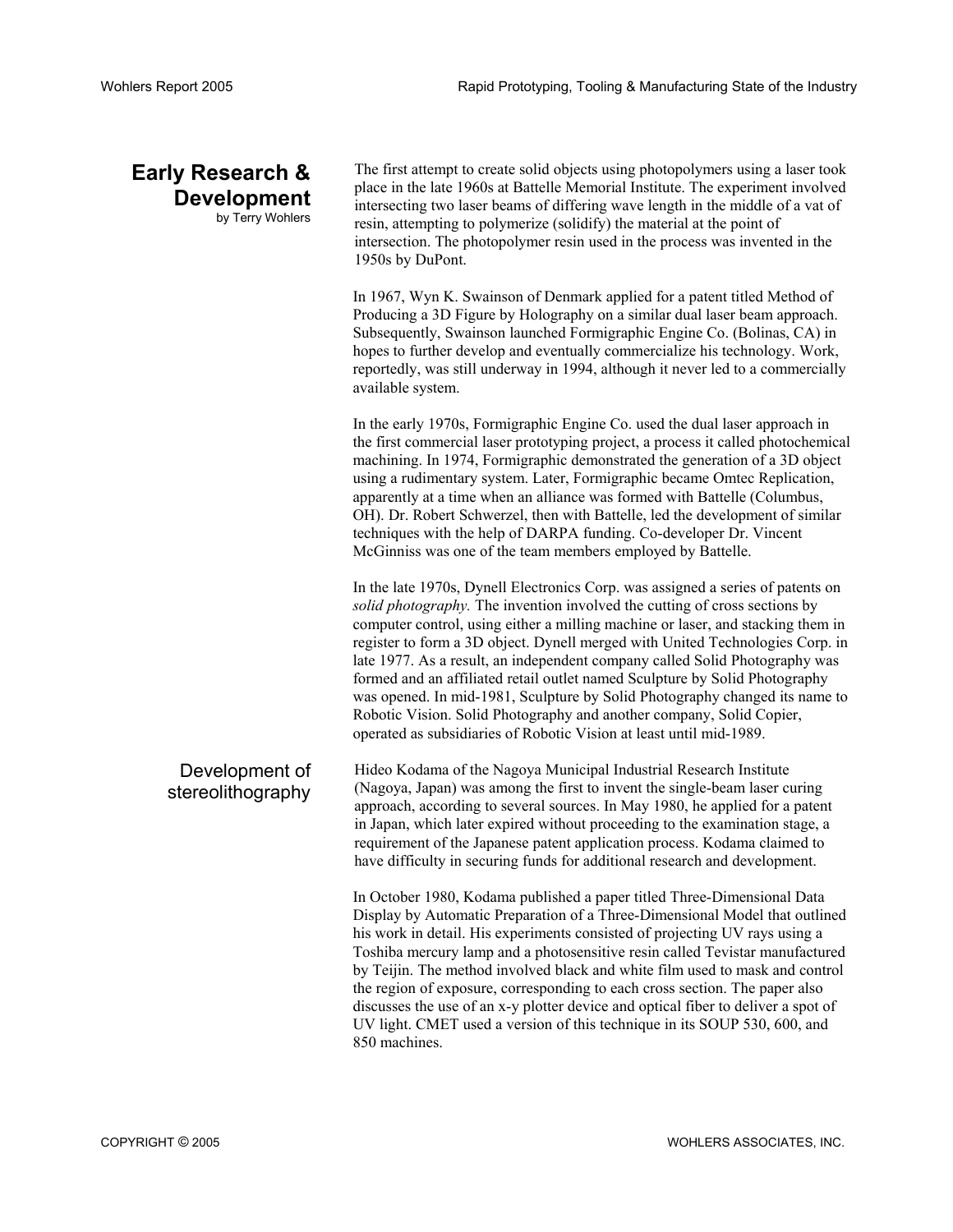Kodama published a second paper in November 1981, titled Automatic Method for Fabricating a Three-Dimensional Plastic Model with PhotoHardening Polymer in *Review of Scientific Instruments.* Kodama describes three basic techniques he used to create plastic parts by solidifying thin, consecutive layers of photopolymer. In the paper, Kodama claims, "If the solidified layer is immersed into the liquid with the top at a depth equal to the thickness of the layer to be solidified, its top surface is covered with unsolidified liquid polymer," essentially describing a key element of the stereolithography process. Kodama's experiments with the three techniques were perhaps the first evidence of working RP techniques in the world.

Work in the U.S. and France In August 1982, Alan Herbert of 3M Graphic Technologies Sector Laboratory published a paper titled Solid Object Generation in the *Journal of Applied Photographic Engineering.* In this paper, Herbert described a system that directs an Argon Ion laser beam onto the surface of photopolymer by means of a mirror system attached to an x-y pen plotter device. With the system, Herbert was able to create several small, basic shapes. The primary purpose of the work, however, was to develop an understanding of the requirements of a real system, according to Herbert.

> In 1989-1990 timeframe, Wohlers Associates received a hand-written note from Alan Herbert, attached to a copy of his 1982 paper, saying that, unfortunately, his company elected not to commercialize his work. He was apparently very disappointed with 3M's decision. His interest in the development of RP techniques continued, as indicated by his August 1989 paper titled A Review of 3D Solid Object Generation published in the *Journal of Imaging Technology.*

> In July 1984, Jean-Claude Andre, now with the French National Center for Scientific Research (CNRS) in Nancy, France, and colleagues working for the French Cilas Alcatel Industrial Laser Company, filed a patent titled Apparatus for Fabricating a Model of an Industrial Part, involving a single-beam laser approach. The French patent was granted in January 1986. Laser 3D, also of Nancy, France, tried to make the technique outlined in the patent available commercially on a service basis with no plans to sell systems.

In the late 1980s, Andre explored the dual-beam approach. He found that many problems existed with it, yet a team at CNRS continued to research the technique. Andre led the development of stereolithography at CNRS for Laser 3D.

Formation of 3D Systems In August 1984, Charles Hull, co-founder and chief technical officer of 3D Systems (Valencia, CA), applied for a U.S. patent titled Apparatus for Production of Three-Dimensional Objects by Stereolithography, which was granted in March 1986. At the time of the patent application, Hull was working for UVP, Inc. (San Gabriel, CA) as vice president of engineering. In March 1986, Hull and Raymond Freed co-founded 3D Systems Inc. According to Alan Herbert, published illustrations show impressive detailed parts produced by Hull's early system, much more so than those shown by Kodama or himself.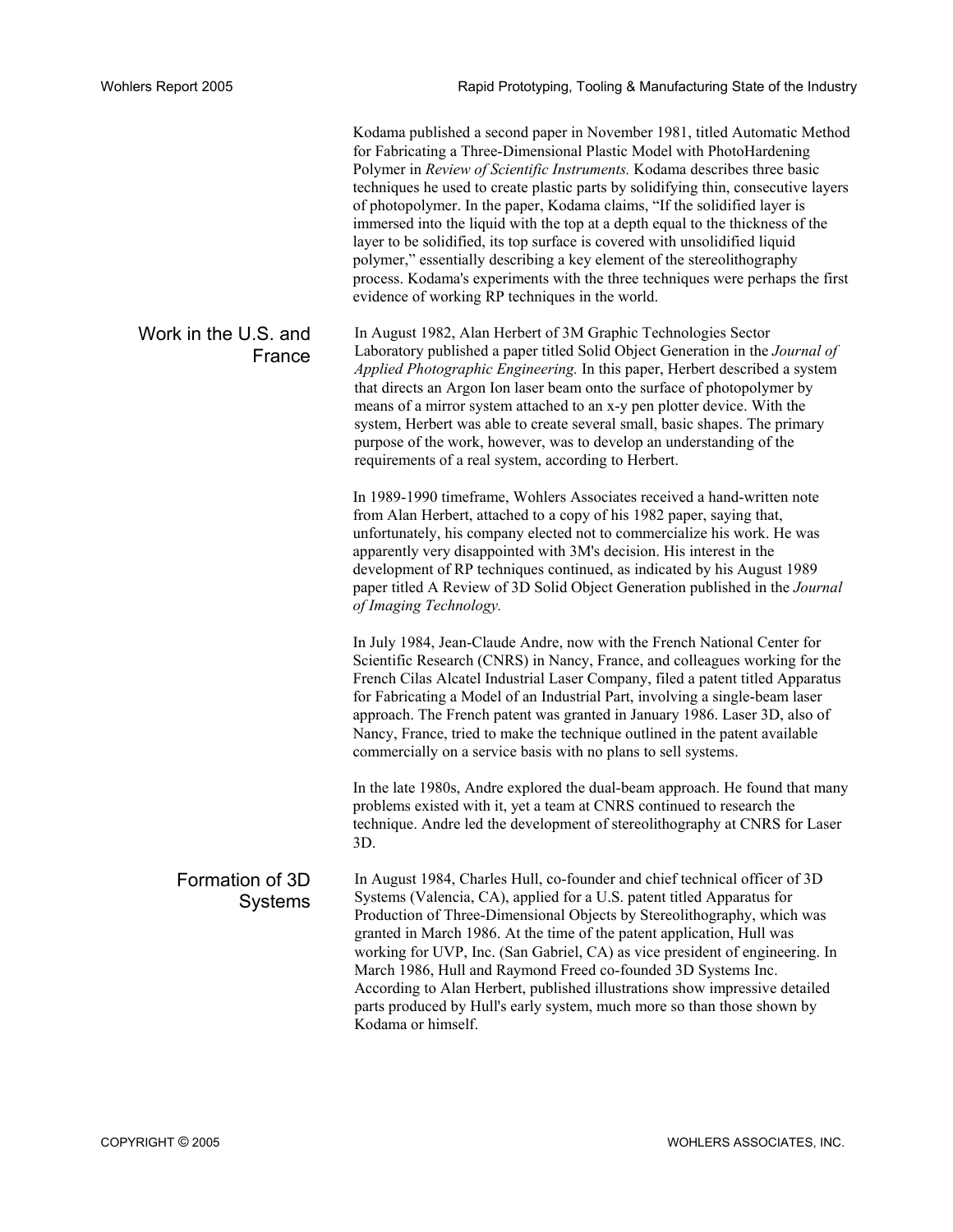Hull's 1986 patent describes a process of photo hardening a series of cross sections using a computer-controlled beam of light. Also in 1986, Yehoram Uziel, then of Operatech (Israel) had invented a basic machine resembling stereolithography. Uziel had read about Hull's work so he traveled to the U.S. to visit him and Ray Freed. In January 1989, he joined 3D Systems as vice president of engineering. In late 1987, 3D shipped its first beta units to customer sites in the U.S., followed by production systems in April 1988. These were the first commercial RP system installations in the world.

Uziel left 3D Systems in 1991 to form Soligen, Inc. (Northridge, CA). Today, Uziel serves as chief executive officer of the company. Around the time Uziel founded Soligen, he licensed MIT's ink jet printing technique for exclusive use in the metal casting industry. Soligen presently uses MIT's technology in its Direct Shell Production Casting, a process that creates ceramic investment casting shells (molds) by adhering together thin layers of ceramic powder material using droplets of liquid binder.

In 1986, Hull was not the only one with patent activity on his mind. The same year, Takashi Morihara of Fujitsu Ltd. patented two elements of stereolithography. One of them involved passing a blade over the surface of a new layer of resin to speed the leveling of the layer. This technique is especially important when the resin is viscous. For many years, 3D Systems used this leveling technique in its SLA family of stereolithography products. Another approach developed by Morihara involved the dispensing of the resin from a slot moving above the surface of the resin. From early 1990 to early 1992, Quadrax Laser Technologies (Portsmouth, RI) used this resin deposition technique in its fast resin applicator, a feature contained in its Mark 1000 stereolithography machine.

Quadrax developed and sold the Mark 1000 system until February 1992, when its technology was acquired by 3D Systems after patent litigation that began in September 1990. Under the terms of the settlement, Quadrax transferred its laser modeling patent (granted in December 1991) and related technology to 3D in exchange for 130,000 shares of 3D common stock. At the time, the stock was worth about \$325,000. As part of the agreement, Quadrax was required to discontinue marketing its RP system. Former employees of Laser Fare Ltd. (Smithfield, RI) developed some of Quadrax's original technology and later became employees of Quadrax. Laser Fare sold the technology rights to Quadrax in 1990.

## Osaka Prefectural Industrial Research **Institute**

In 1984, Yoji Marutani of the Osaka Prefectural Industrial Research Institute (OPIRI), also referred to as the Osaka Institute of Industrial Technology, developed and demonstrated a stereolithography process. It's not clear whether his work was connected with Kodama's early work, although there's a very good chance that Marutani at least studied Kodama's May 1980 patent application and his October 1980 and November 1981 technical papers. It's also possible that Marutani obtained a copy of Herbert's 1982 paper, but it's doubtful that Marutani knew about Hull's and Andre's work in 1984.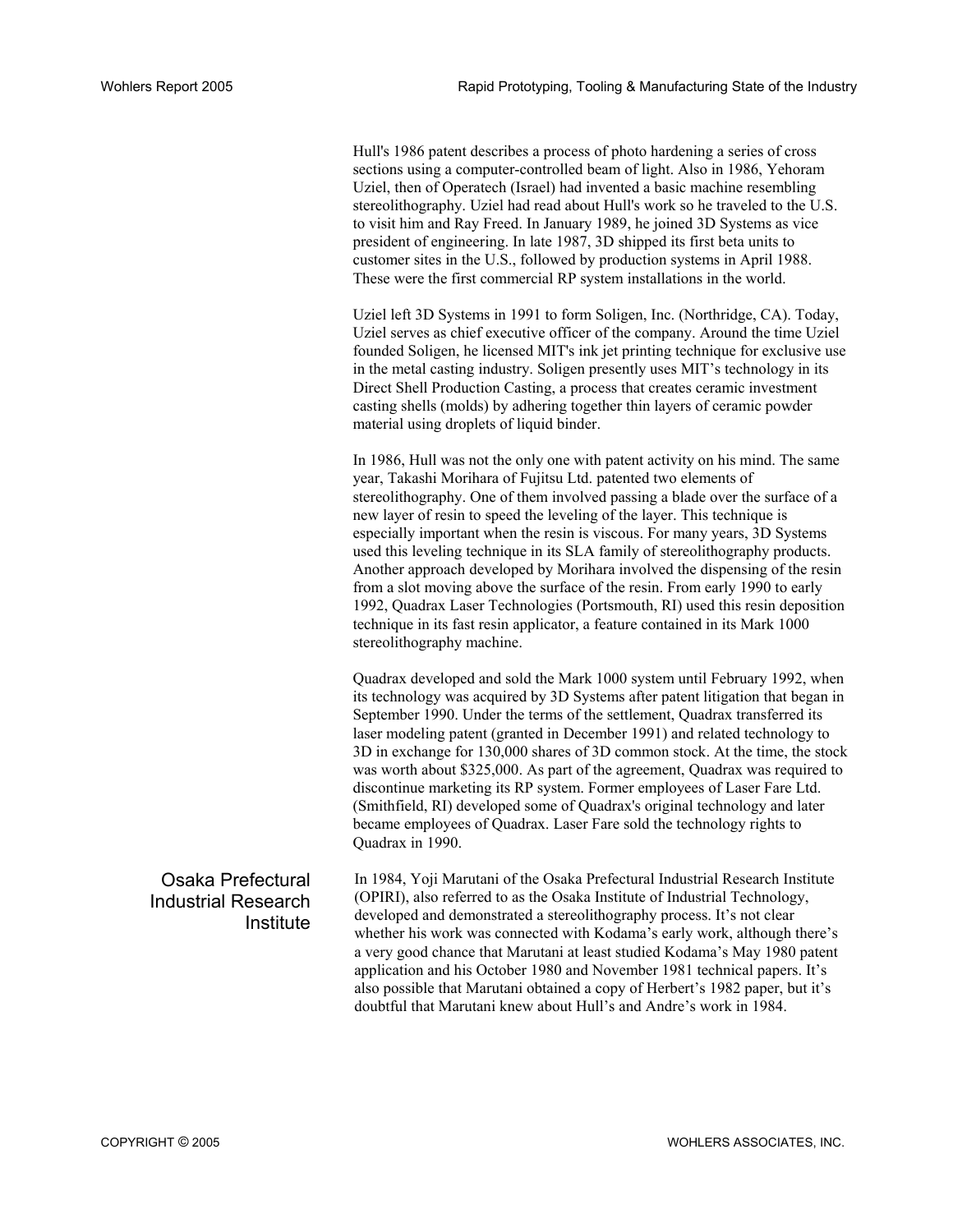Marutani's patent document, titled Optical Molding Method, dated May 23, 1984, describes his invention in detail. The document describes many key elements of stereolithography, including the use of photocurable liquid material, focusing rays of light onto the surface of the liquid resin and presenting a fresh layer of material on top of the hardened layer.

Marutani continued his research and development of stereolithography, at least until mid-1987. In a paper dated August 7, 1987, Takashi Nakai and Yoji Marutani explained that they had developed a new type of system for constructing 3D models using a UV laser and liquid polymer. Rather than discussing the development of a new type of system, however, the paper discusses refinements to already known processes—refinements that increase speed and dimensional accuracy. At the time of publication, both Nakai and Marutani were working in the Department of Electronics at the OPIRI. Kodama's 1981 paper and Herbert's 1982 paper were included as references. It is believed that Marutani is still involved with RP today.

Commercialization of OPIRI technology OPIRI, operated by the Ministry of International Trade and Industry (MITI), licensed its stereolithography technology to a group of Japanese companies, including Mitsubishi Heavy Industries, NTT Data Communications, Asahi Denka Kogyo, Toyo Denki Seizo, and YAC. Together they formed Computer Modeling and Engineering Technology (CMET) to develop, manufacture, and sell RP systems. The exact licensing date is not known, although Mitsubishi announced in July 1988 that it would sell a stereolithography machine developed jointly with OPIRI. It has been documented that these five companies supported the development and commercialization of the technology in 1989, leading to the introduction of the SOUP system in 1990. A dated SOUP product brochure, published by CMET, states that the "product had been developed on the invention of Osaka Prefectural Industrial Research Institute."

> Mitsubishi with a 54% stake, was responsible for planning and development; NTT Data Communications, with 20%, was responsible for software development; Asahi Denka Kogyo, 20%, photosensitive resins; Toyo Denki Seizo, 3%, development of the x-y plotter mechanism and other hardware; YAC, 3%, precision machine manufacturing technology. Mitsubishi Heavy Industries reportedly spent 3 billion yen on further developing the OPIRI technology. At 40–50 million yen per unit, Mitsubishi reportedly sold nine SOUP systems from early 1989 to early 1990.

Sony and Mitsui enter the picture In 1989, Design-Model and Engineering Center (D-MEC) was launched as a joint venture between Sony and Japan Synthetic Rubber (JSR). In April/May 1989, D-MEC introduced its Solid Creation System (SCS) for 53 million yen. The system was capable of building urethane acrylate resin parts up to 1000 x 1000 x 750 mm in size from layers at thin as 50 microns (0.002-inch). According to one reliable source, the system was developed behind closed doors and details about its origins have been kept quiet. Clearly, Sony had knowledge of OPIRI and CMET's technology, as well as the technology developed by 3D Systems.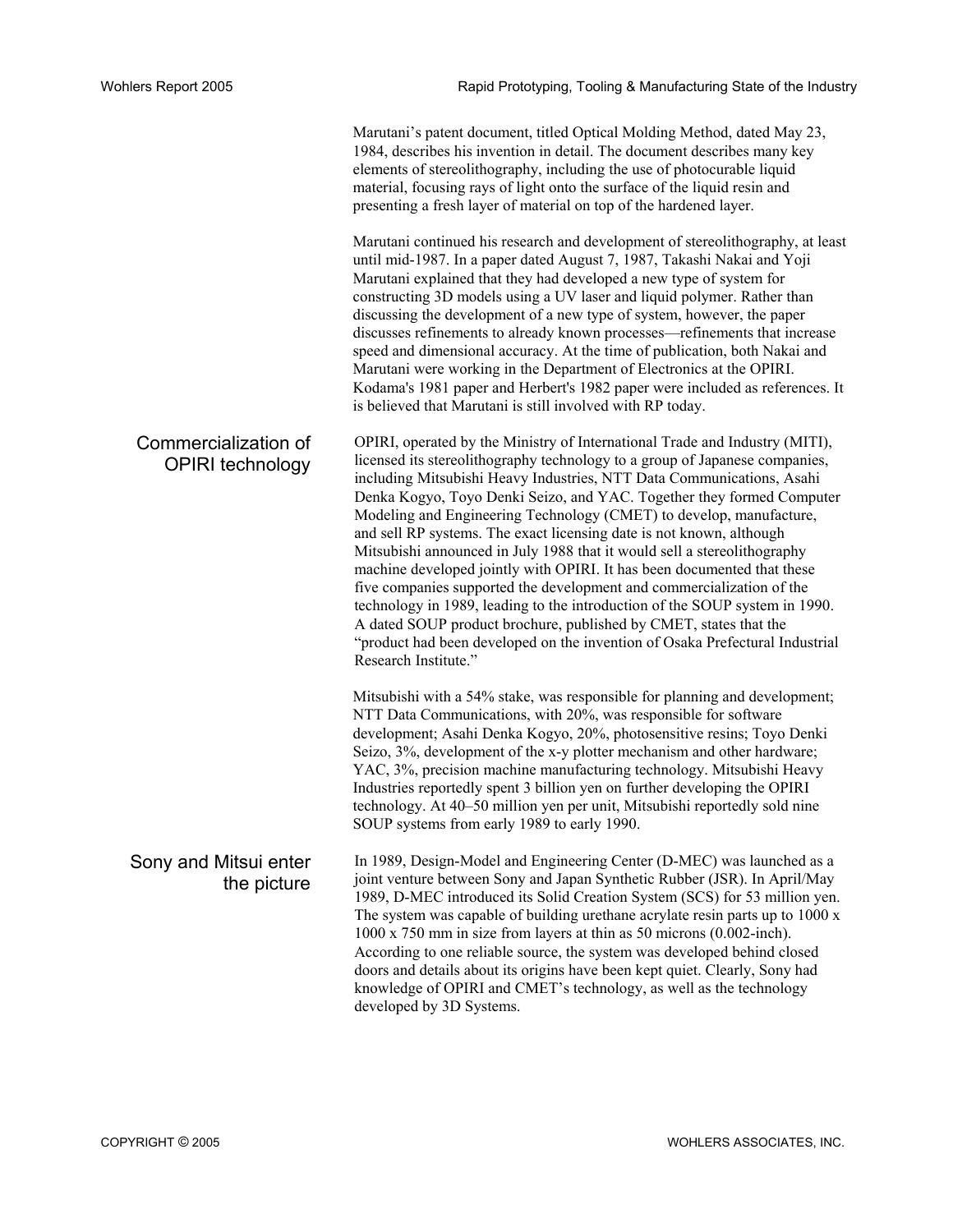3D Systems began to establish a presence in Japan in early 1988 when the company formed a joint venture with Japan Steel Works, Ltd. (JSW), a Mitsui company. 3D executives signed the agreement with JSW in March 1988. The new company, JSW-3D Co., Ltd. (Tokyo), served as a sales, marketing, and service organization for 3D Systems in Japan. SLA machines were made available to the Japanese by the third or fourth quarter of 1988. Near the end of 1989, 3D terminated the agreement and formed a wholly owned subsidiary, 3D Systems Japan.

Mitsui Engineering and Shipbuilding Company announced its COLAMM system in March 1991 and introduced it in July 1991 when it offered a series of introductory seminars. Mitsui's approach to stereolithography is different than the systems from 3D Systems, CMET, and Sony/D-MEC. Rather than building up layers from the top, a laser beam is presented through a transparent plate at the bottom of the build chamber. Each new layer of resin rests between the previously cured layer (which is above the resin) and the transparent plate (which is below the resin). With each new layer, the part moves upward into air space, rather than being submerged in resin.

Mitsui sold one unit to an automobile modeling company in Kyoto in December 1991, but has not reported sold any since then. The company had hoped for sales of 20-30 units in fiscal year 1992. The original COLAMM system, equipped with an engineering workstation, sold for 41 million yen. The company worked with Sanyo Chemical Industries to develop an improved resin with reduced shrink properties.

In January 1989, Mitsui and Nippon Steel announced their plans to form a joint venture called Plamedia Research Corp. The company would design and develop metal molds for producing parts made from plastics. It's not clear whether this venture was related to the development of Mitsui's RP system.

The June 92 issue of *Jetro* explains Mitsui's RP approach, verbatim, as a recent invention by professors N. Nakajima and T. Takagi of the Faculty of Engineering, University of Tokyo. According to the article, the process can build mechanical parts with 8-micron (0.00032-inch) features at an accuracy of  $\pm$  1 micron (0.00004-inch). Yet the article does not mention the Mitsui COLAMM system.

DuPont's help In 1989, DuPont announced the development of its SOMOS 1000 Solid Imaging System, a technology similar to 3D Systems' SLA. Because of their similarities, DuPont petitioned the U.S. Patent Office in September 1988 for a reexamination of Hull's 1986 patent. DuPont made the Patent Office aware of Kodama's publications, as well as those of others. Seven months later, the Patent Office told 3D Systems that it had rejected all claims in Hull's patent. This was about the time DuPont chose to go public with its SOMOS system, which occurred around June 1989. In late 1989, the U.S. Patent Office reversed its decision after 3D Systems produced strong evidence to support the claims in Hull's patent, but required the addition of new language that narrowed its scope. This was a turning point for DuPont.

> Teijin Seiki acquired DuPont's SOMOS stereolithography technology through a licensing agreement in late 1991. In March 1992, at the Optomechatronics Show '92, Teijin Seiki announced the availability of its Soliform RP system for

## Teijin Seiki enters with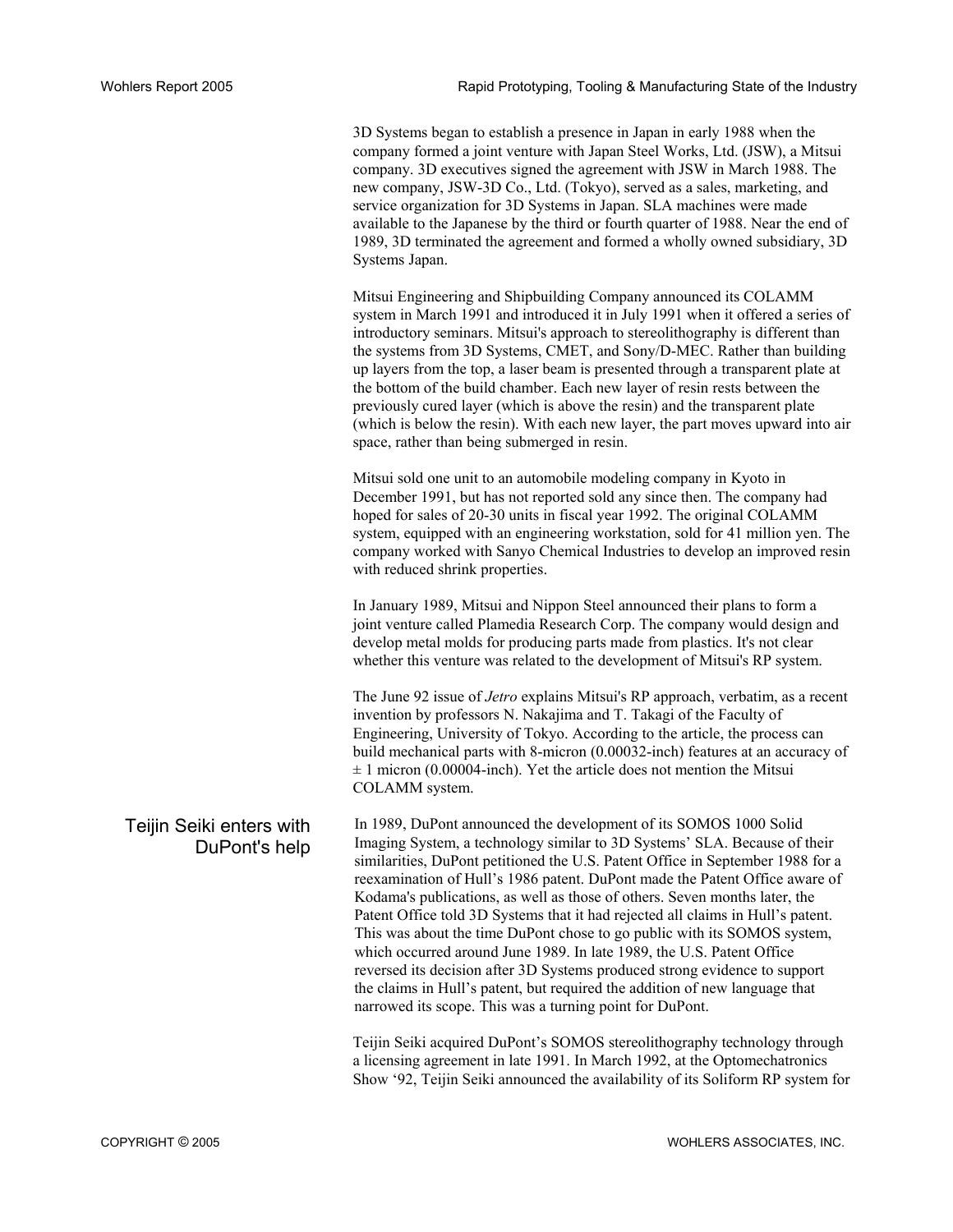|                                     | 50 million yen. The machine was an enhanced version of DuPont's original<br>SOMOS system, according to Teijin Seiki. With its impressive laser draw<br>speed of up to 2,400 cm (945 inches) per second, the company considered it a<br>second-generation RP system. Teijin Seiki had introduced two versions of its<br>SOMOS technology, the Soliform 300 (300 mm build chamber) and the<br>Soliform 500 (500 mm), and had made them available for sale in Asia.                                                                                                                                                                                                                                                                                      |
|-------------------------------------|-------------------------------------------------------------------------------------------------------------------------------------------------------------------------------------------------------------------------------------------------------------------------------------------------------------------------------------------------------------------------------------------------------------------------------------------------------------------------------------------------------------------------------------------------------------------------------------------------------------------------------------------------------------------------------------------------------------------------------------------------------|
|                                     | Teijin Seiki obtained the exclusive rights to manufacture and sell DuPont's<br>SOMOS technology, although it was limited to Asia. The Japanese company<br>paid approximately 700 million yen to obtain the license, including the<br>system's blueprints, operating know-how, and patent and sales rights. After<br>securing the SOMOS technology, Teijin Seiki moved 10 researchers from the<br>electromechanical development department of its Iwakuni plant to it Kanagawa<br>Science Park laboratories to work on the SOMOS project. In 1991, Teijin<br>projected annual sales of 10 billion yen in 3-4 years.                                                                                                                                    |
|                                     | In 1989, DuPont filed several patent applications related to stereolithography.<br>Four of them concentrated on photopolymer developments. In the mid 1990s,<br>DuPont supplied resins to Teijin Seiki, Electro Optical Systems (Germany),<br>and users of 3D Systems' SLA-250 and SLA-500 models.                                                                                                                                                                                                                                                                                                                                                                                                                                                    |
| Others jump in                      | In early 1989, Hans J. Langer, formally of General Scanning (German<br>branch), and a few associates started Electro Optical Systems (EOS). By mid-<br>1990, BMW ordered its first system from EOS, and later a second for about<br>DM 1 million. European Technology Holding, a venture capital company in<br>Amsterdam, provided the basic financial support for Langer to go into<br>business. Langer also secured DM 1 million from the German Federal<br>Government's program for young technology entrepreneurs. Between mid-<br>1991 and July 1993, EOS had shipped 15 STEREOS stereolithography<br>systems to sites in Europe and Japan. Another customer, Hitachi Zosen<br>Information Systems, had begun to market the EOS system in Japan. |
|                                     | In 1991, Nissei Sangyo Company announced the availability of an RP product,<br>a combination of elements from Matsuo Sangyo and 3D Systems Japan. During<br>the first year, Nissei Sangyo expected to sell 15 units, priced at about 100<br>million yen. Little is known about this development.                                                                                                                                                                                                                                                                                                                                                                                                                                                      |
|                                     | In early 1993, Denken Engineering (Oita City, Oita Pref., Japan) and Austrada<br>Corp. jointly introduced a 7.8 million yen stereolithography system called the<br>Solid LD Plotter System, SLP-3000. The unit uses visible light and a laser<br>diode, rather than expensive lasers used in other stereolithography systems.<br>According to Denken, the overall size of the SLP-3000 is small compared to<br>competitive systems, yet it is capable of producing parts up to 200 x 400 x 300<br>mm (about 8 x 16 x 12 inches). The company hoped to sell about 50 units per<br>year, many going to Japanese government labs.                                                                                                                        |
| Non-stereolithography<br>approaches | While the Japanese concentrated on the stereolithography process, companies<br>and individuals in the U.S. and Israel were developing other approaches to<br>rapid prototyping.                                                                                                                                                                                                                                                                                                                                                                                                                                                                                                                                                                       |
|                                     | In June 1986, Itzchak Pomerantz, founder and former president of Cubital<br>(Raanana, Israel), filed for an Israeli patent in June 1986. At the time,<br>Pomerantz was working for Scitex Corporation, an Israeli company that owned                                                                                                                                                                                                                                                                                                                                                                                                                                                                                                                  |